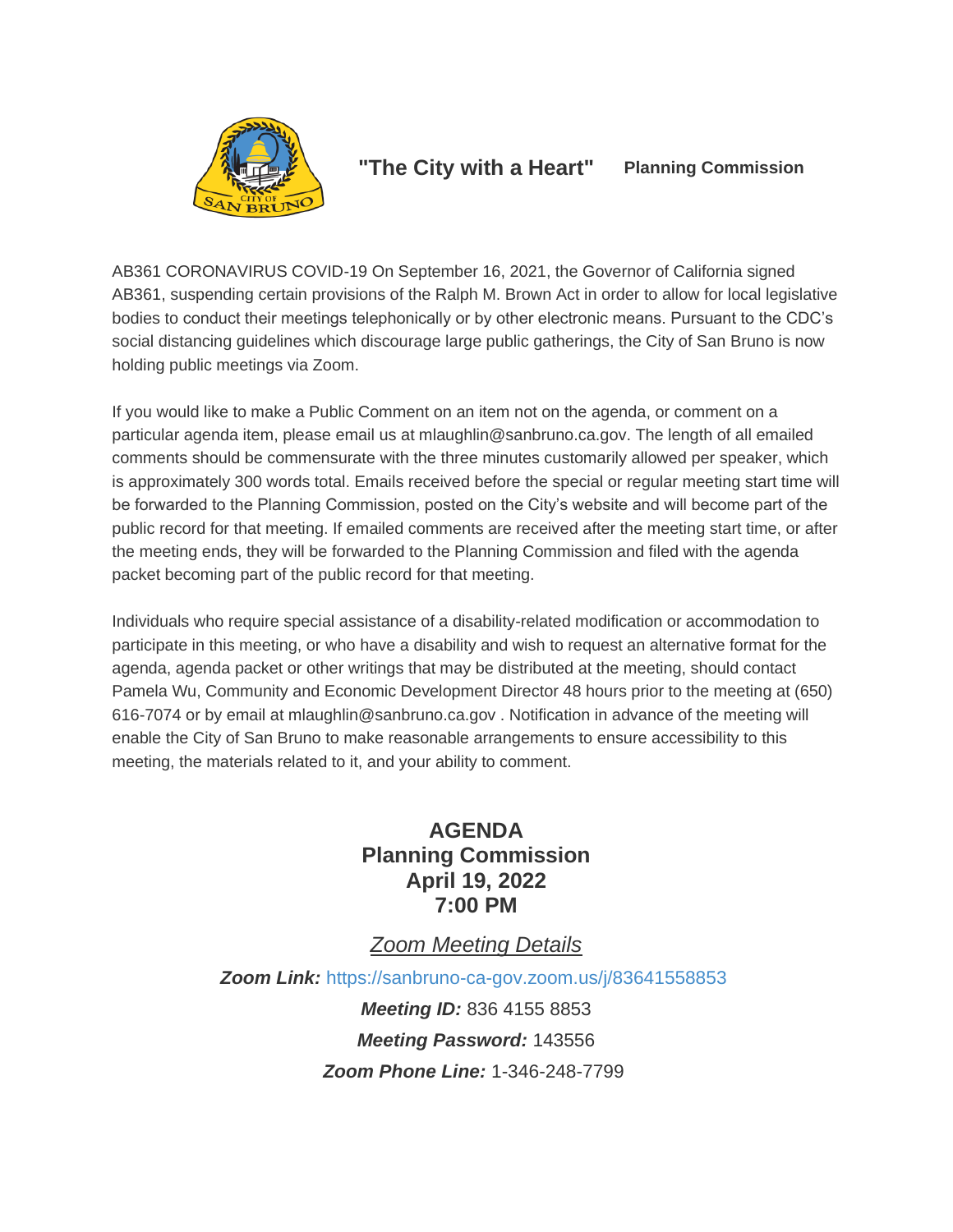### 1. **CALL TO ORDER**

2. **ROLL CALL**

#### 3. **PLEDGE OF ALLEGIANCE**

#### 4. **APPROVAL OF MINUTES**

A. Planning Commission Minutes – March 15, 2022

### 5. **PUBLIC COMMENTS FOR ITEMS NOT ON THE AGENDA**

### 6. **ANNOUNCEMENTS OF CONFLICTS OF INTEREST**

#### 7. **PUBLIC HEARINGS**

A. **Glenview Terrace Subdivision – 850 Glenview Drive, 2880 and 2890 San Bruno Avenue West** 

(APN's: 019-042-150, 019-042-160, 019-042-170) Zoning: R-1 (Single-Family Residential)/ P-D (Planned Development) Proposed Zoning: P-D (Planned Development)

The proposed project includes the demolition of existing on-site structures (church and parsonage at 850 Glenview Drive) and redevelopment of the entire 3.28 acre project site into residential subdivision of 29 homes. The project includes the following required approvals: (A) Adoption of a Mitigated Negative Declaration (MND) including a draft Mitigation Monitoring and Reporting Program (MMRP) pursuant to CEQA Guidelines §15074; (B) Approval of an amendment to the General Plan and an amendment to the Zoning Ordinance, pursuant to Sections 12.96.020 and 12.96.190.K and Chapter 12.136 of the San Bruno Municipal Code; (C) Approval of a Vesting Tentative Tract Map pursuant to Chapter 12.38 of the San Bruno Municipal Code; (D) Approval of a Planned Development Permit and Architecture Review Permit pursuant to Sections 12.96.190 and 12.108.010 of the San Bruno Municipal Code; and (E) Approval of a Development Agreement pursuant to City Resolution 1986-77. GPA21-001, PD13-001, TM13-001, PDP12-001, AR13-002, DA21-001. New Shidai Development, LLC (Applicant and Owner).

*An Initial Study and Mitigated Negative Declaration (IS/MND) have been prepared for the project pursuant to the California Environmental Quality Act*